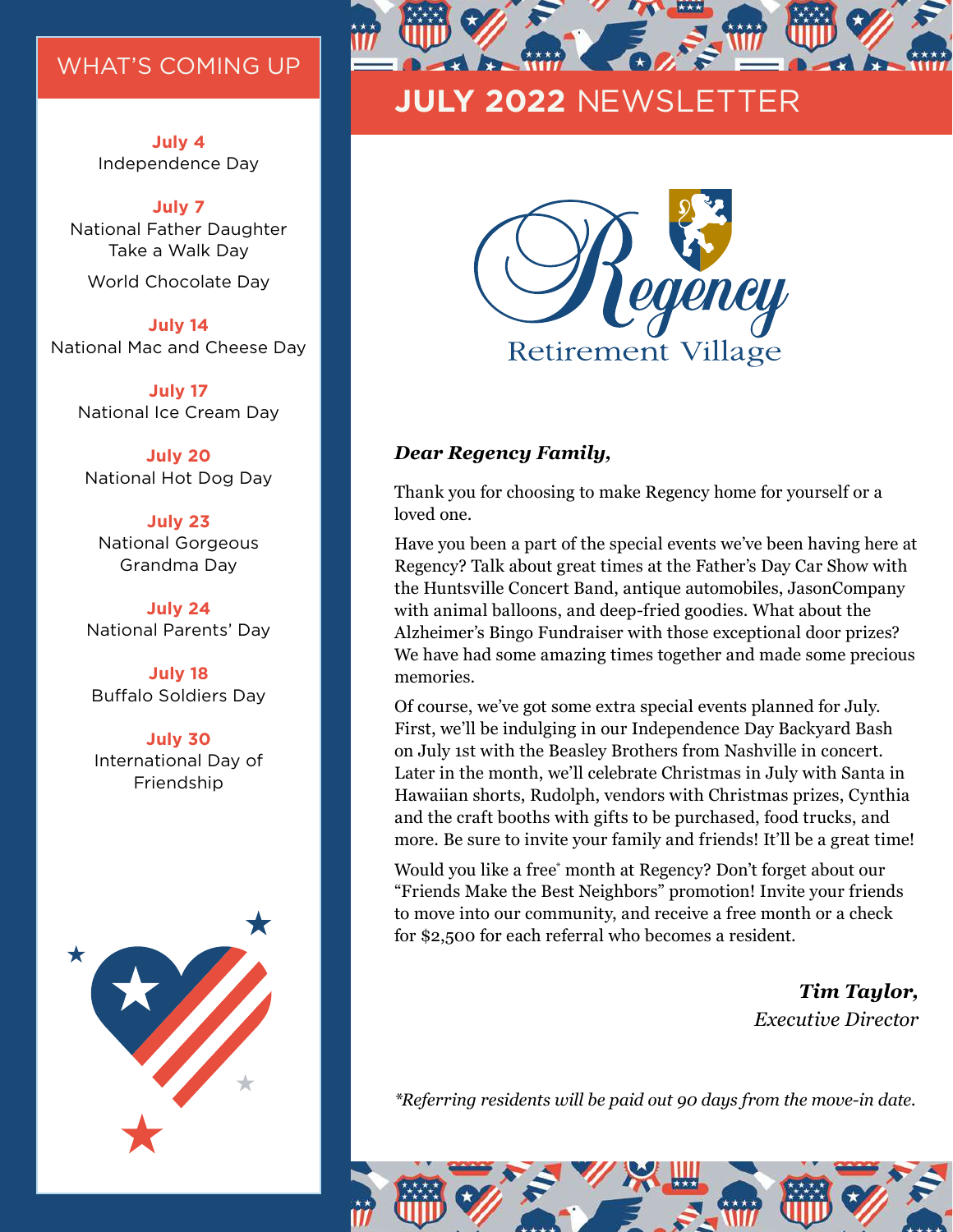

# **National Hamburger Day** — May 25th

Prepping for National Hamburger Day, Regency Towers indulged in real Angus beef burgers atop fresh buns, crispy lettuce and tomato, deli cheddar and all the fixings. Delicious! …And how the residents loved the good afternoon snack!



# Memorial Day Cookout - May 26th

Even with cloudy skies and rain falling, we had a rocking good time with "The Measures of Loud Band" as we celebrated Memorial Day with a cook-in, live music, kids dancing and clapping, and more. What a fantastic holiday yet again at Regency with lots of great memories!



## **ALZ Bingo Fundraiser** — June 3rd

Regency joined in the fight to make a difference for those that suffer from Alzheimer's. On June 3rd, in the sunroom, we raised money for the Alzheimer's Association with a public bingo game. Great times with awesome prizes!

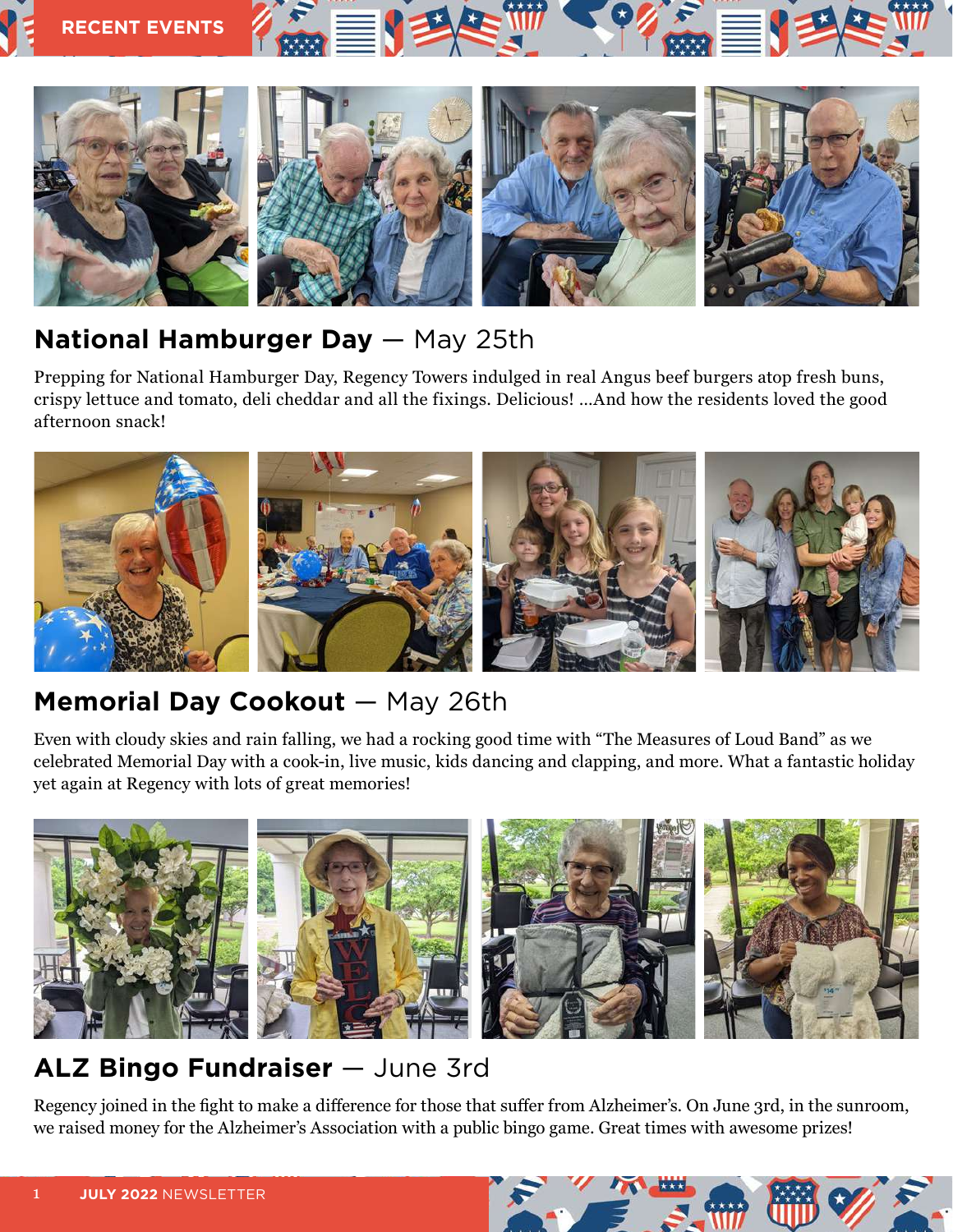

## **Starlyter Karaoke with Brad Mayo** — June 7th

Our very own Carisa, Brad, Jerry, and Ralph went into the spotlight with Starlyter Karaoke to sing their favorite songs. Microphones. Monitors. Amplifiers. We had it all! Such a great time as residents and employees alike joined together to enjoy music and fun.



# **Weights and Resistance Band Exercises** — Mondays–Saturdays

Working on their major muscle groups, building strength, and striving to avoid falls, residents come out Monday through Saturday to the Sun Room, 4th floor, and other locations to work with the resistance bands and the weights. This could be you! Join us to build a happier and healthier you! Classes held Monday through Saturday at 8:45 a.m., 9:15 a.m. and 10:15 a.m.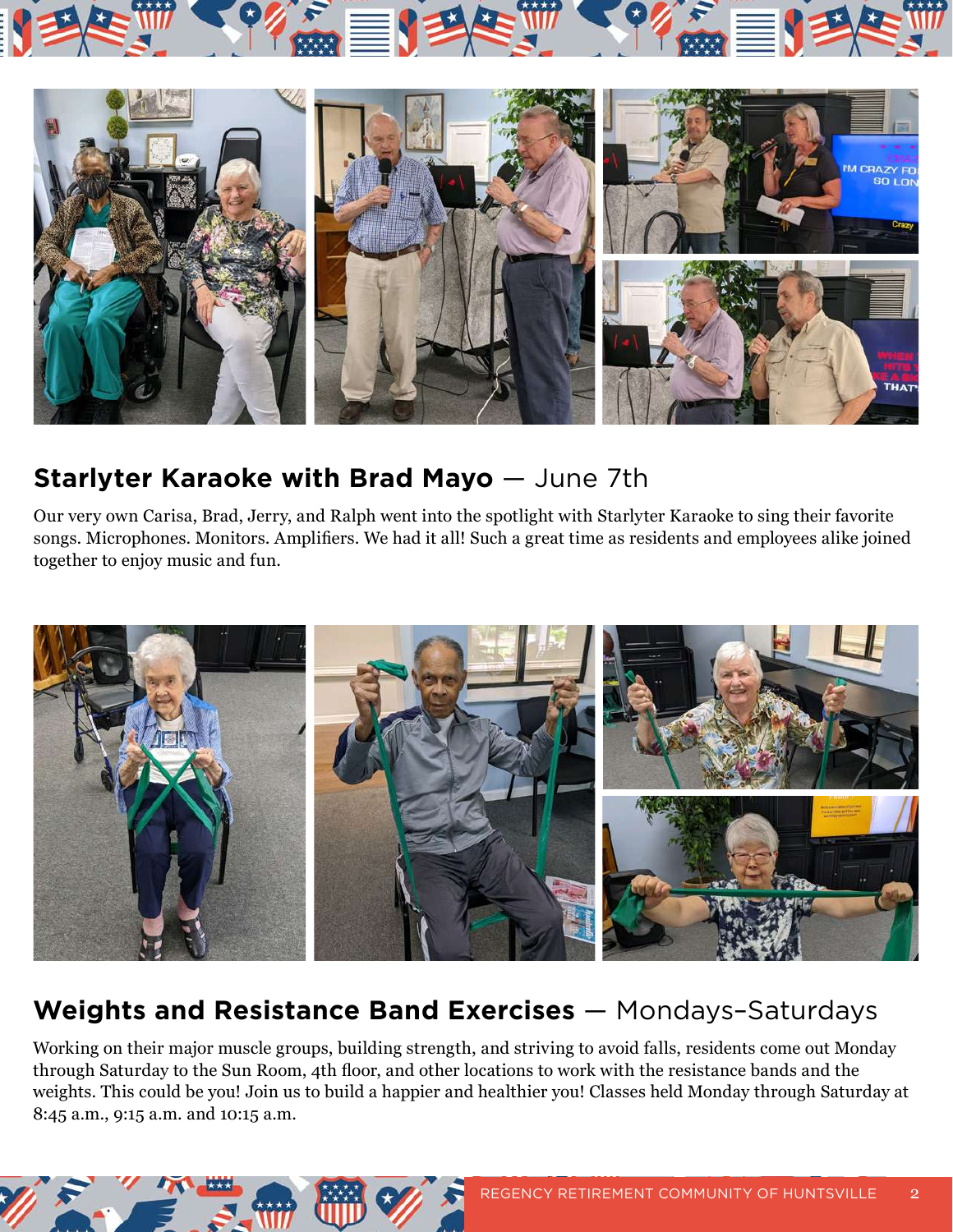

## **Independence Day Bash** July 1st at 11:00 am – 1:00 pm

Join us for our very own Independence Day Backyard Bash, Cookout, and BBQ! The Beasley Brothers from Nashville will be in concert, cranking out the 1950s and dance music! Bring your family and friends and enjoy this special holiday!



#### **Bingo for Prizes** July 12th at 1:30 pm

come join in the fun?

Zoe comes bearing unique, useful and plentiful gifts every month for our residents to win for their apartments. She doesn't just let you win bingo once, or twice! She's generous and encourages residents to walk away with 3 gifts each for their use later. Won't you





# **Po-ke-no for Prizes** July 5th at 1:30 pm

Do you enjoy bingo, but are seeking a bigger challenge? Join us for Po-ke-no, which is bingo but with playing cards. Everyone will win a prize from the Regency Prize Cart to savor. Come and practice your fine motor skills and mental acuity.



# **National Hot Dog Month** July 13th at 2:45 pm

"Oh…I'd love to be an Oscar Mayer wiener, that is what I'd truly like to be. 'Cause if I were an Oscar Mayer wiener, everyone would be in love with me!" Well…. let's use our love of Oscar Mayer wieners to indulge our taste buds in fresh grilled hot dogs with oodles of toppings, sitting atop a fresh baked bun. Join us once again for another exciting episode of "What's Cooking Wednesdays!" Yum. Yum.

#### **Christmas in July** July 15th at 1:00 pm – 2:45 pm

Regency will do Christmas in July justice! Are you ready to enjoy a unique, one-of-a-kind experience? We'll have: Santa in Hawaiian shorts with Rudolph, Christmas snacks and goodies, vendors with Christmas games, Cynthia with the Craft Show and presents to purchase, and food trucks with specialty food items. What a celebration it shall be!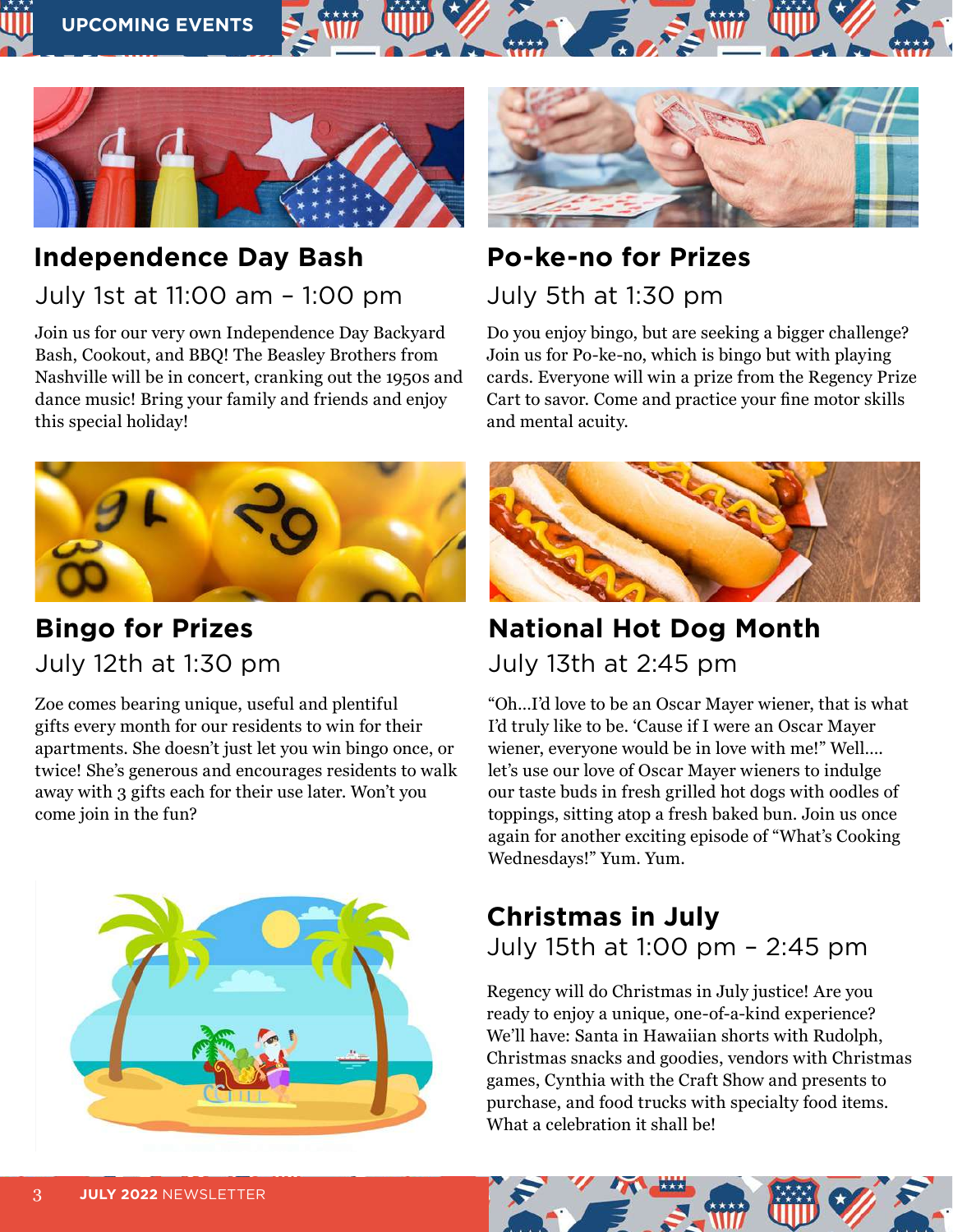



## **Food Taste Testing Show** July 19th at 2:45 pm

It's a "blast from the past" and we've decided to bring back one of the residents' old favorites with our "What's New Food Taste Testing Show." We'll try out the latest flavors or brands of chips, cookies, drinks, or whatever else strikes our fancy and then vote on if we would actually purchase it again. This is your chance to try "the good, the bad and the ugly."



**Wine & Cheese** July 29th at 1:30 pm

With friends and family joining us, Regency residents will be meeting in the Sun Room for a live concert with Brandon Morris, wine, beer, sparkling grape juice, gourmet cheese and crackers, fresh fruits, tiny cookies, sweets and more. In fact, it's even common for family members to even take off work to join us for "Happy Hour." Won't you?

# THERAPY CORNER

This month I would like to address safety in the bathroom. As a therapist, I tell my patients we are in the fall prevention business. The bathroom can be one of the most hazardous areas for falls. The most obvious reason is a wet floor, which is extremely hazardous for anyone. A non-slip mat or non-skid adhesive strips on the shower floor, even if the floor appears to be non-slip, can improve safety. If your feet slide outside of the shower when standing to transition into the shower, put a piece of non-slip mat or non-skid adhesive strips outside of the shower on the floor in addition to inside the shower. However, remove the mat when not showering. It can be a tripping hazard when not in use.

Sometimes, the bathroom can be small and difficult to access, making it difficult to turn around in with a walker. Or, it can be so large that moving from toilet to shower can be difficult. I see residents trying to hold onto the sink or the wall. Stable rails and equipment will greatly improve safety and help prevent falls. Rails on the entry wall into the bathroom and along the path to the toilet allow you to access the toilet rail if you have to leave your walker outside of the bathroom. Also, a bedside commode without the bucket placed over the toilet provides an easily raised toilet seat. Often, heightened safety awareness or simple safety strategies



are enough. But there are times when additional safety measures or equipment are needed.

The most important thing to keep in mind is to have help in the bathroom if you are unstable, get dizzy at times or tire easily. Do not be afraid to ask for assistance. Be safe!

I hope this information is helpful and gets you thinking a little more about your bathroom safety. If you would like additional assistance or safety recommendations, feel free to contact us in the therapy department.

#### *Until next time,*

*Your Restore Therapy Family, Ryan Parden, PTA*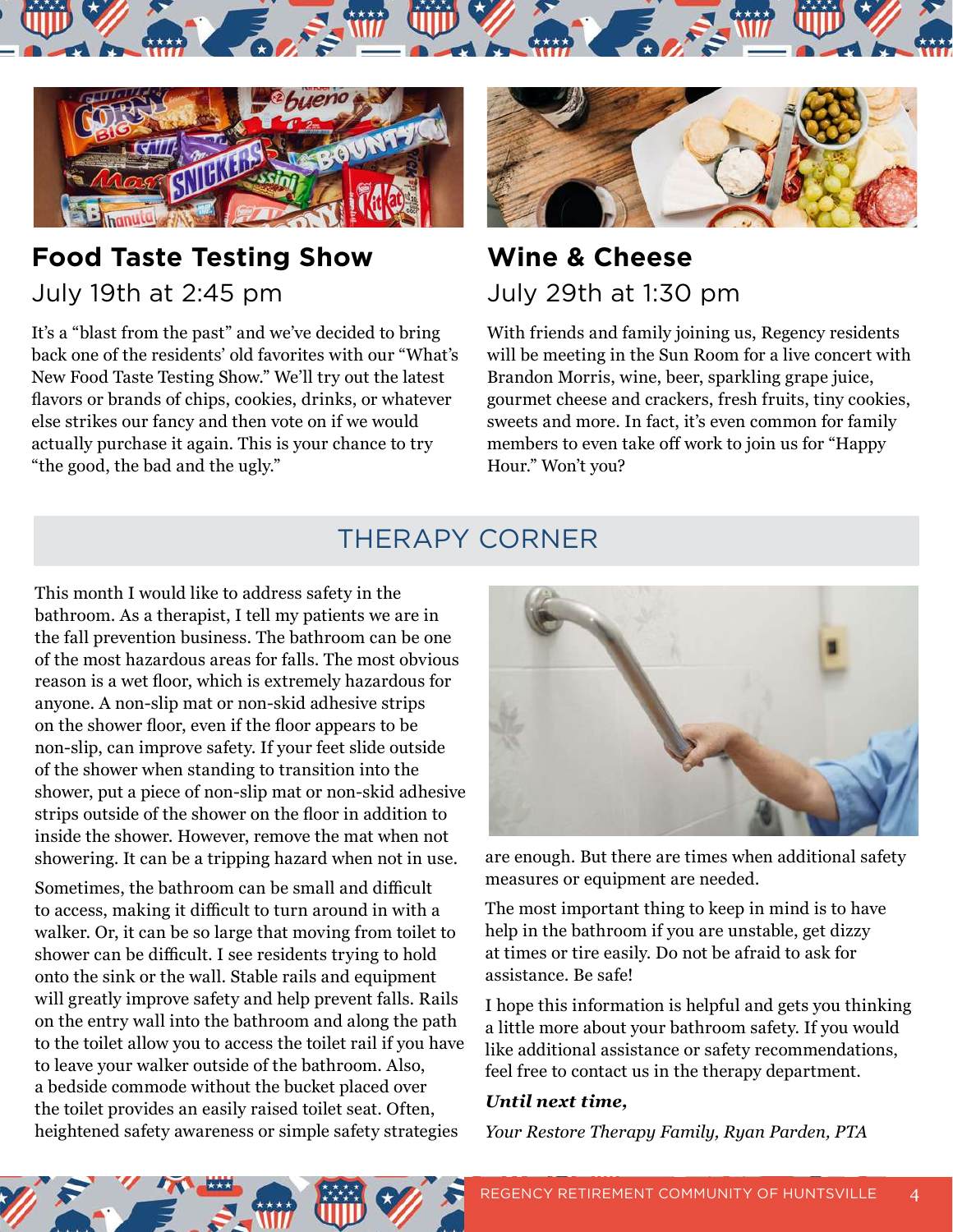

#### **Mr. Thomas and Mrs. Doris James**

Thomas and Doris James joined us at Regency in February 2022. Doris grew up in Thorsby, Alabama, while Tom was raised in Baton Rouge and later attended the Atlanta Art Institute. They married in 1975 and raised a daughter, April, and grandson, Paul. They also have three granddaughters. Together they ran a pest control business, and Tom painted over 260 masterpieces in retirement! Tom and Doris

enjoy a large social circle, sharing scriptures and Bible research. We are blessed to have them here with us at Regency.



David Thomas Mary Maiker Pete Maiker Ruby Tucker Patricia Sanders Clarence (Ray) Tucker Charles Benson Charles Borum



| James Henry          | July 1  | Jack W. Hensley        | July 14 |
|----------------------|---------|------------------------|---------|
| Nancy T. Crumbley    | July 1  | <b>Catherine Burns</b> | July 16 |
| Jimmie G. Reid       | July 4  | Lillian H. Warren      | July 18 |
| Bessie H. Anderson   | July 4  | Betty J. Bell          | July 18 |
| Timothy J. Schloss   | July 4  | Nancy Rohr             | July 20 |
| Virginia G. Brock    | July 5  | William L. Chamberlain | July 22 |
| Ronald S. McCuiston  | July 5  | Jacqueline Rogers      | July 23 |
| Libby W. Chou        | July 6  | Anna P. Casey          | July 23 |
| Marie E. Phillips    | July 7  | Ruth S. Bridges        | July 23 |
| Joyce Robert         | July 9  | <b>Charles Benson</b>  | July 23 |
| Cloyed Steelman      | July 10 | Christine A. Craig     | July 27 |
| Beverly R. McCulloch | July 10 | Beverly A. Drake       | July 29 |
| Doris V. James       | July 10 | Ernestine Anderson     | July 30 |

#### **Resident Employee**

| Nicole Thompson              | July 3  |
|------------------------------|---------|
| <b>Grace Monique Quillen</b> | July 5  |
| Janell Jackson               | July 6  |
| Carisa Proctor               | July 8  |
| Flizabeth Crutcher           | July 11 |
| Ceptie Savage                | July 14 |
| AnnMarie McKay               | July 21 |
| Sabrina Parker               | July 21 |
| <b>Bethany Crawford</b>      | July 22 |

#### FUN FACTS

- » On July 4, 1776, the 13 American colonies declared their independence from the British monarchy. The 4th of July, formally known as Independence Day, has been a federal holiday since 1870 in the United States of America.
- » July isn't just the month for Independence Day, though. There are plenty of other great holidays observed around the world! July 2nd is World UFO Day, while July 3rd is Stay out of the Sun Day. In the US, July 6th is a pretty delicious day, as it's National Fried Chicken Day! At the end of the month, we also have International Tiger Day on July 29th.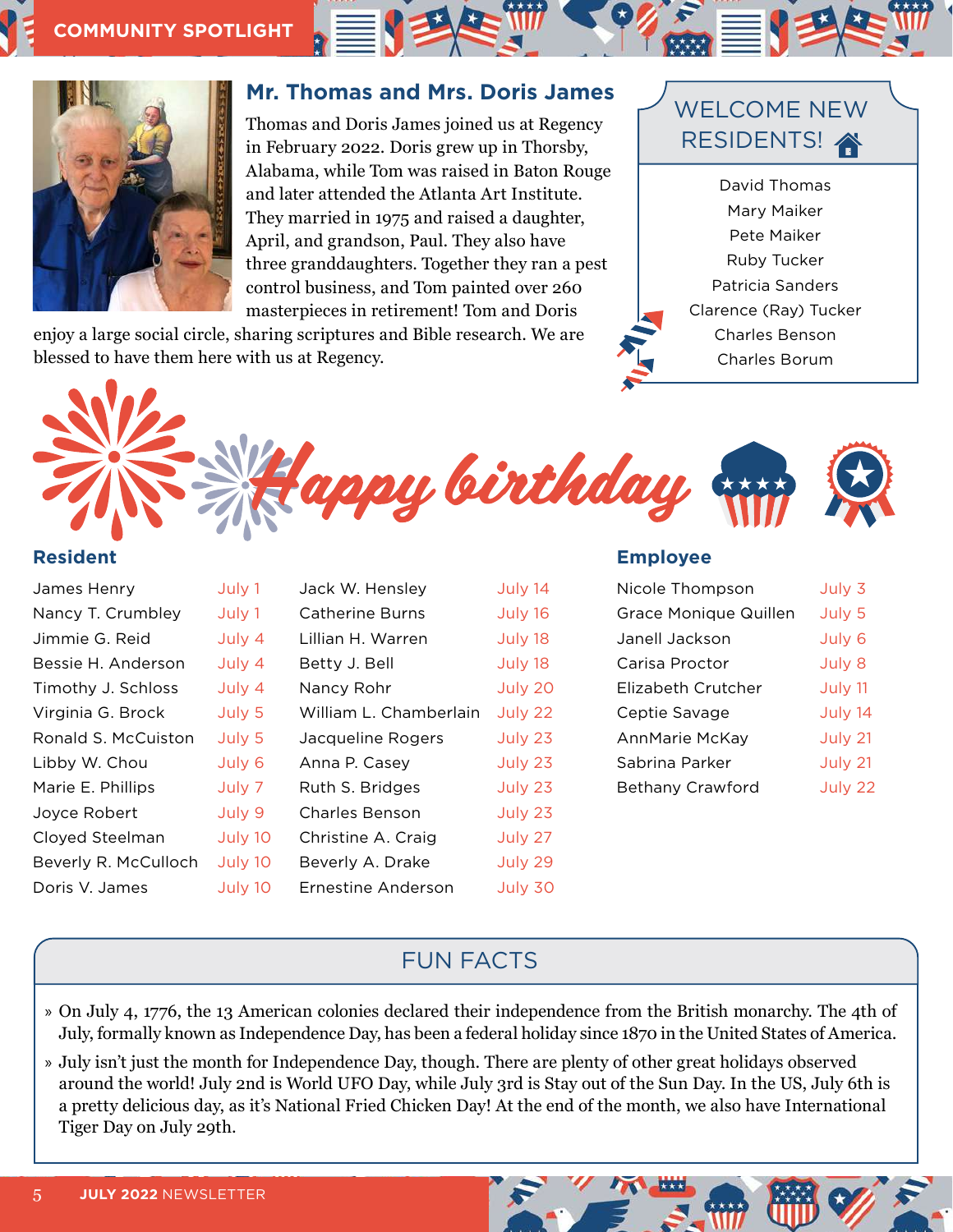|              | <b>WORD FIND</b> |         |           |           |             |   |             |   |         |                   |           |          |              |        |        |              |         |   |   |   |            |                 |   |   |  |  |
|--------------|------------------|---------|-----------|-----------|-------------|---|-------------|---|---------|-------------------|-----------|----------|--------------|--------|--------|--------------|---------|---|---|---|------------|-----------------|---|---|--|--|
| $\vee$       | C                | Н       | $\subset$ |           | S           | Ε | B           |   | A       | A                 | X.        | C        | Q            | $\cup$ | Н      | N            | ∩       | R |   | Н | Ε          | R               | N | М |  |  |
| R            | C                |         | A         | R         | Е           | P | U           | B |         |                   | C         | т        | Ζ            | G      | W      | Ε            | A       | M | R | A | Ζ          | N               |   | O |  |  |
| $\mathsf Q$  | U                |         | N         |           |             |   |             | S | A       | $\mathsf{N}$      | N         | T        | N            | Е      | S      | Е            | M       | K | Ζ | N | $\bigcirc$ | H               | A | N |  |  |
| R            | A                |         |           |           | B           | Y | G           | D | M       | Q                 | N         | D        | Y            | М      | O      | M            | Ε       |   | Н | Q | A          | G               | R | А |  |  |
| К            | P                | $\circ$ | Ε         | U         | Ε           |   | Ε           | O | $\circ$ | Ζ                 | G         | Т        | R            | Ζ      | G      | $\mathsf{P}$ | X       | G | S | J | Н          | Y               | K | R |  |  |
| R            | $\circ$          |         | R         |           | R           | J | Q           | J | G       |                   | ∩         | н        | Ω            | O      | Х      |              | М       |   | F | P | G          | D               | S | C |  |  |
| $\mathsf{N}$ |                  | P       | D         | Y         | Ζ           | A | P           | X | $\circ$ | $\mathsf{C}$      | $\forall$ | R        | M            | S      | $\top$ | R            | $\circ$ | N | G | Y | Н          | N               | P | H |  |  |
|              |                  |         |           |           |             | E | $\vee$      | ∩ | R       | G                 | S         | X        | A            | K      | W      | Ε            | U       | P | X | M |            | E               | U | Υ |  |  |
| $\circ$      | O                | Ζ       |           | $\subset$ | Υ           | K | $\mathsf Q$ | Ε | D       | $\times$          | D         | F        | $\mathsf{N}$ | Ε      | Е      | F            | C       | B |   | V | M          | S               | R | N |  |  |
| W            |                  | G       | S         |           |             | D | $\subset$   | V | $\circ$ | R                 |           | Q        | C.           | Q      | Χ      |              | P       | W |   | G | A          | U               | D | Ε |  |  |
| ALAMOGORDO   |                  |         |           |           | <b>RUBY</b> |   |             |   |         | <b>QUINTILIS</b>  |           |          |              |        |        | JULY         |         |   |   |   |            | <b>NORTHERN</b> |   |   |  |  |
|              | <b>APOLLO</b>    |         |           |           | ARMSTRONG   |   |             |   |         | <b>HEMISPHERE</b> |           |          |              |        |        | <b>LEO</b>   |         |   |   |   |            | <b>EMPIRE</b>   |   |   |  |  |
| LARKSPUR     |                  |         |           |           |             |   | CANCER      |   |         |                   |           | MONARCHY |              |        |        | <b>ROMAN</b> |         |   |   |   |            | <b>REPUBLIC</b> |   |   |  |  |